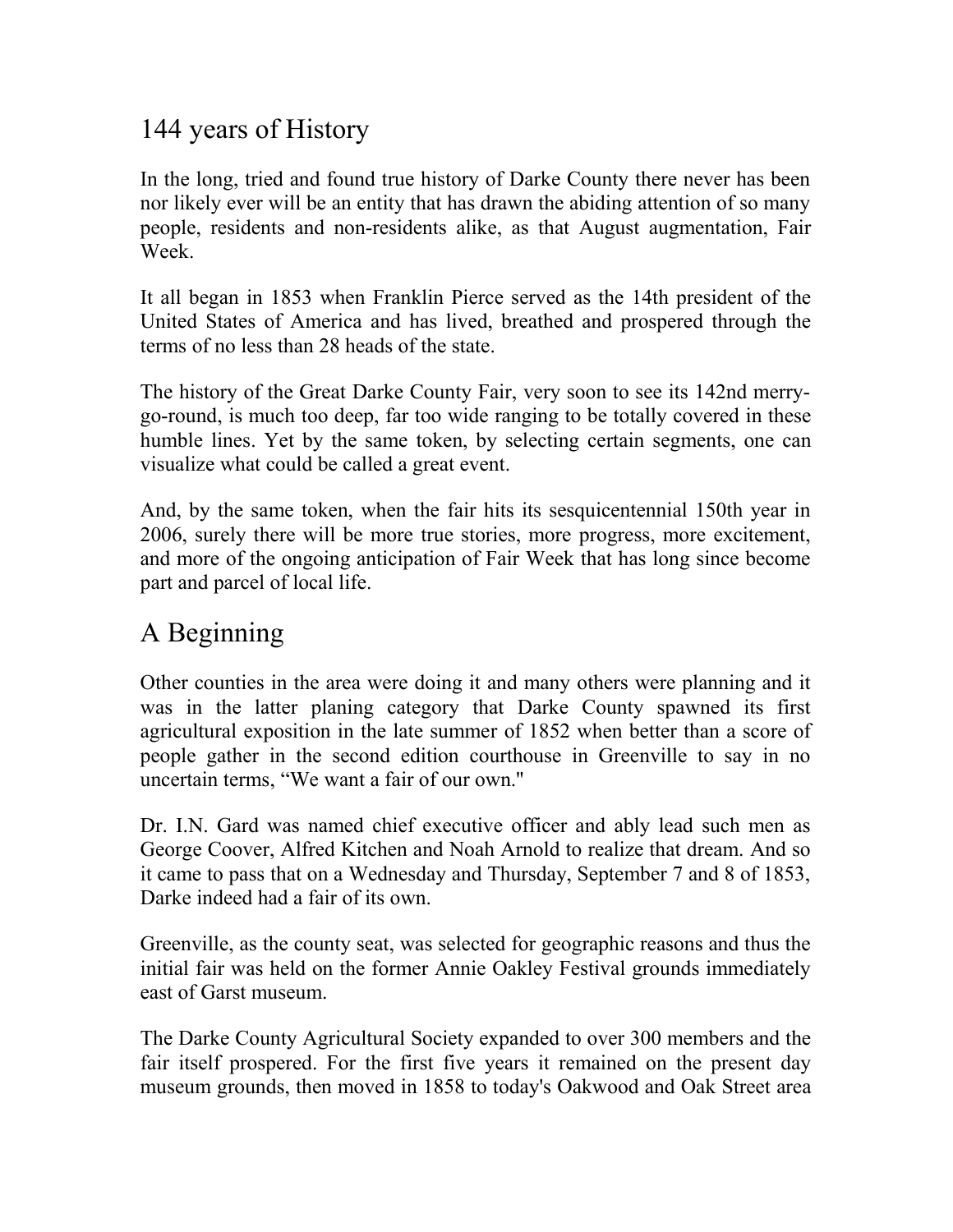in southwest Greenville adjacent to the Brethren Home where one can still see a partial outline of the harness racing track in the street curvature.

### Then came 1870

By the time the 16th fair moved into view, the third and final grounds move was made when, in 1870, today's fairgrounds was established…not as large nor as busy as today to be sure, but moved then none the less.

It is remarkable that only three times since its inception has there been no fair held. These will be discussed later in these lines.

But the fair itself rapidly established itself not only as a ways and means to exhibit livestock and crop bounties, but as a much needed respite to troubles and cares, a beneficial rest stop along the highways of life.

In the decades of the Darke County Fair, the United States has been involved in no less than seven wars in which over 642,000 men and women lost their lives to battle deaths, a number of them from Darke County. The county went through the zesty Roaring Twenties and into abyss of the Great Depression. Yet the fair was always there as its own unique pressure release valve. And also shall it be.

### Landmark Fairs

For illustrative purposes one can devote lines to the fairs of 100, 75, 50 and 25 years ago, thereby bringing to light one means of seeing how life itself has progressed.

We begin the journey in 1898, already the 43rd fair, now moved back from its September Song of the earliest days to the familiar August run. It was to be a five-day event, Monday through Friday, the 22nd to the 26th. And by the time the whole she bang was in the books, it was estimated by the fair board president J.M. Brown that 28,000 people had been in attendance.

A highlight was the "Famous Professor Hannon'' and his miraculous balloon ascensions and breath-stopping parachute leaps to the huge gray grandstand. The midway was very small, but the farm related exhibits were, for that time very encompassing. People drove their horse drawn buggies and wagons right onto the grounds and made a full day of it, bringing bulging baskets of chicken fried in an iron skillet and covered with grandmother's red and white checkered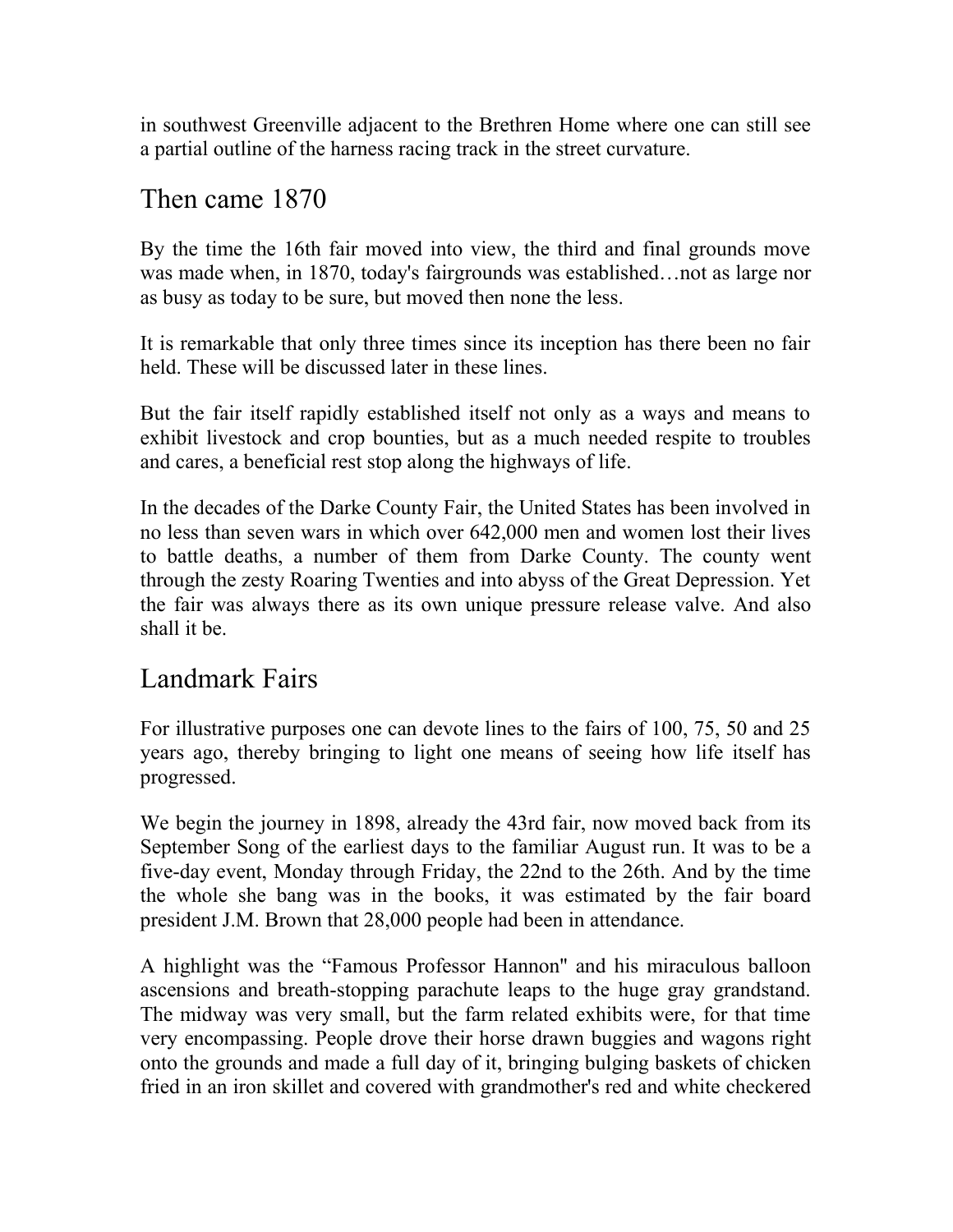cloth, crockery containers of true lemonade, a veritable Alps of homemade potato salad, acres of homemade apple and cherry pies…and all the trimmings.

People vied for space under the sheltering giant oaks, laid out their tablecloths and shooed away black ants. Children hooted and cavorted, adults visited, compared life notes and discussed the fall harvest. By the time the sun sank over the prairie land to the west, it was homeward bound, there to reach by dark.

Premiums for exhibits were very modest by today's rates, such as fifty cents for glove cases or a fancy whisk broom (won by Lillie Bunger) in the "Ornamental Work'' category.

Harness racing had a then-hefty total purse of \$2,200 and single admission to the grounds was a quarter dollar with family ducats at one dollar.

Downtown Greenville where "everyone did their Friday-Saturday trading'' was itself a bustling spot, fortified by the Mozart store operated by Eikenberry and Christopher (where it seemed everyone had worked at one time or another). Limbert and Hand's dry goods at Third and Broadway, Emrick's drug store where you could purchase a gallon of machine oil for twenty-five cents or a bottle of Scott's Emulsifier (if you were experiencing tiredness but didn't need to be oiled).

In the long, tired and found true history of Darke County there never has been nor likely ever will be an entity that has drawn the abiding attention of so many untolled thousands people, residents and non-residents alike, as that August augmentation, Fair Week.

### 75 Years Ago

The 1923 edition, the fair's 68th, hold even higher promises for things to do, to see and to hear about.

Taking place August 20-24, the fair added some new wrinkles such as three stakes races, boys livestock judging contest, Girls Canning Club work and something curiously called the Ohio Ten Litter Club.

The Arcanum High band performed as did the Greenville American Legion post musicians. The Civic League operated a first aid tent and on Soldier's (now Veterans Day), then current and former people in uniform marched in parade format from Memorial Hall to the fairgrounds.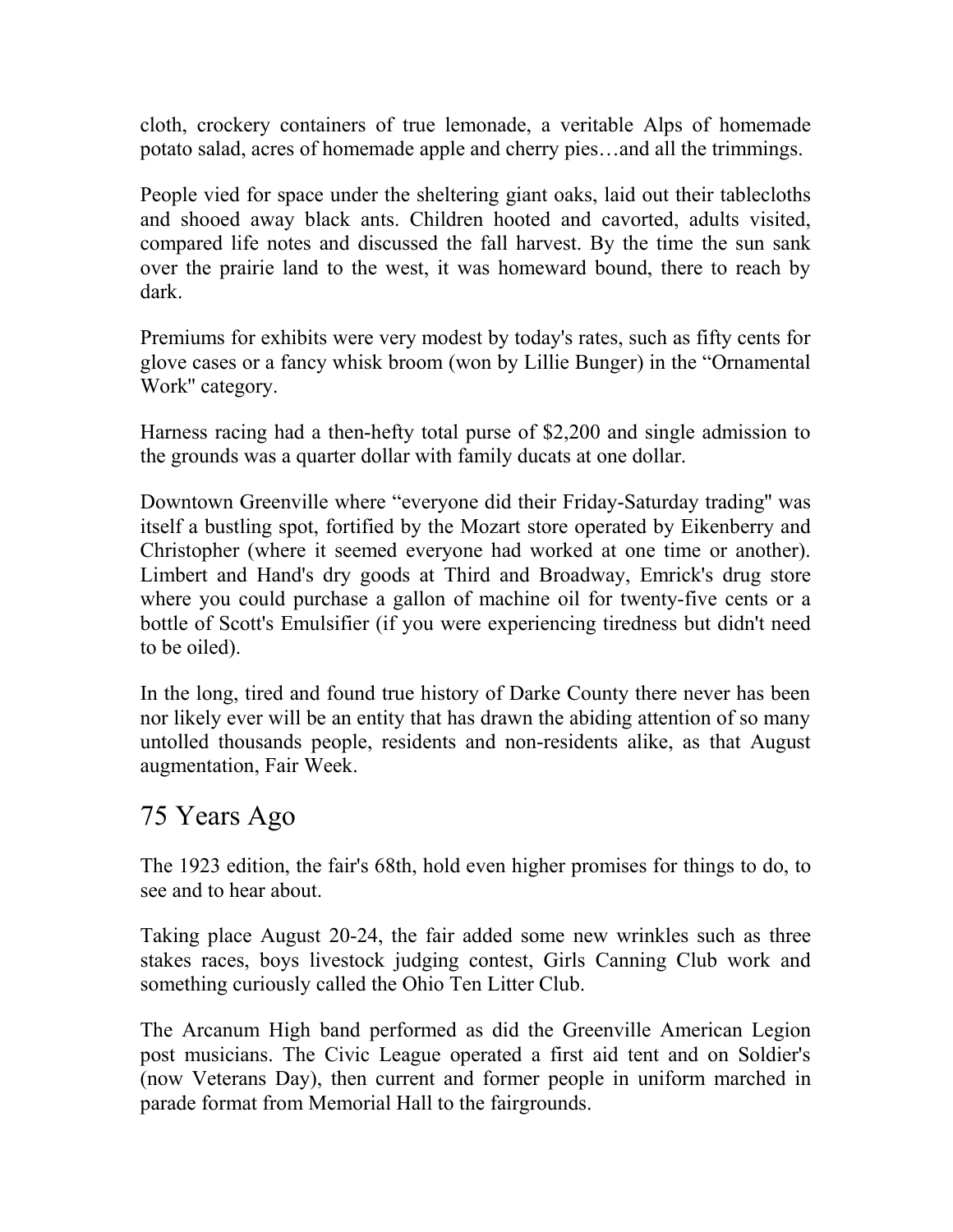Business leader and horse owner Tom Billingsley had entered one of his steeds named Glendill in the speed program while S. F. Ludy went with his horse, a filly (we think) named Ruth Axworthy.

Freda Rismiller captured blue ribbon and a free trip to Columbus for her canning exhibit, while Joe Magato was awarded a top spot and \$5 for his Poland China boar.

Ohio's Warren G. Harding was president as the fair plans jelled but he was to die in San Francisco that August 2 under, some still feel were somewhat mysterious circumstances.

But all in all, it was another in an endless skein of ever-successful fairs and Darke County looked to the turning of leaves and the opening of another school term.

#### On to 1948

A great deal had happened in the country by the time the 93rd fair week rolled around in late August of 1948, not the least of which was that breathing space between World War Two and the Korean Conflict.

And this was to be a break year because no fair would be held in '49.

Premiums for exhibitors amounted to over \$30,000 and fair board secretary Frank Heistand said included was \$14,000 for the speed program's purses over their five day run.

Ohio governor Thomas J. Herbert was in attendance along with his wife. Although he didn't speak he just enjoyed (one can hopefully assume).

There was \$2,300 in Junior Fair premiums too and the Wednesday and Thursday horse team pulling contests grew in popularity.

For grandstand entertainment, then getting a solid foothold, the fair board had acquired the services of the Duke of Paducah and Bradley Kincaid, popular radio entertainers in the country-western category. "Lucky Lotto'' brought in his auto thrill show and a three ring circus that called itself "Sawdust and Spangles'' was also on hand. Add to that the Cleveland "Marching Marjorettes'' who performed some of their Cleveland Browns football game routines.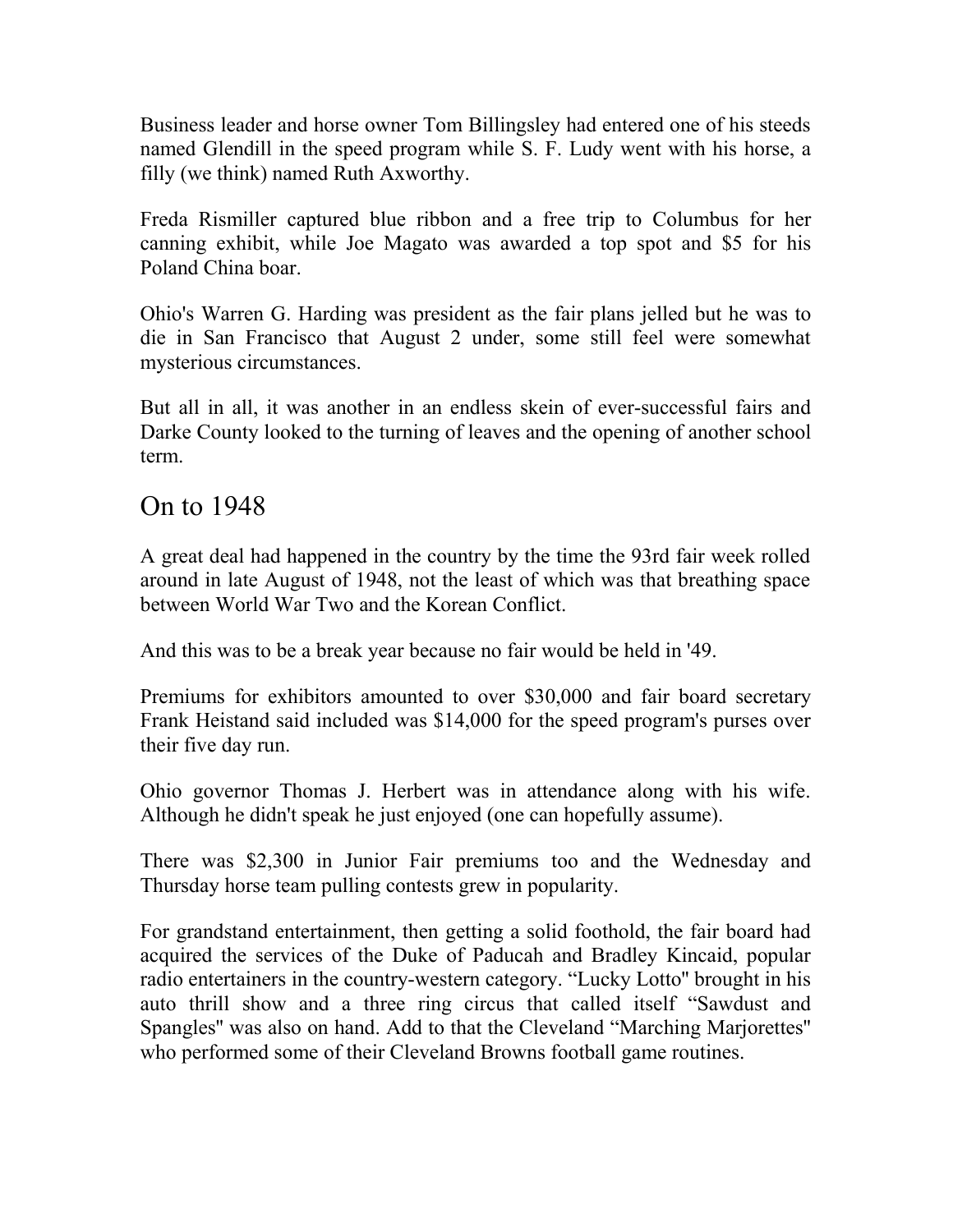As always, especially in those days, Greenville and the county communities went dark during the fair week…businesses and offices closed up tightly and all simply went to the fair. Some still do.

Election Day saw five fair board members retain their office: Irvin Bankson., Art Barga, Jess Ross, Dewey Hanes and Charlie York. Friday's gate receipts amounted to \$7,518.25 and it was said the total week's income was to be a new record of nearly \$70,000.

### Then 1973

A quarter century ago, 1973, saw the fair's 117th running huge, expressly when mirrored with the 100th, 75th, and the 50th. It was eight nights with a load if icing on the colorful cake including the famed Dr. H.M. Parshall Memorial Futurities harness racing for pacers and trotters.

Fair Board Chief Frank Stebbins was joined in office by his right hand man (and future president himself) Doyle Greenhoff, horseman Lowell Lehman as treasurer with the venerable Dr. Dan Martin serving as secretary.

There was an international Circus before the big grandstand for Sunday afternoon and evening performances, a demolition derby Friday evening, the all-county worship service, tons of harness racing, the big livestock and equipment parade, the 4-H activities and Junior Fair enticements, both of which had grown in popularity since 1948. Uncle Jack and Aunt Kay were very popular with the young and not so young along the midways as they twisted balloons into all manner of animal shapes, told jokes and patted hundreds of little heads, rang their Swiss bells and tolled their clanging cow bells. The former vaudevillians were to be around for many Darke fairs.

But like all good things, the week came to an end and already plans were firmly laid for '74….and years beyond. And that's still the case.

### The Missing Fairs

Three times since the fair's 1853 inception has there been no event…three and only three.

In 1862 and 1863 the fair was cancelled because the county was embroiled in pitting brother against brother in the Civil War. The Ohio Volunteer Infantry had taken so many to Shiloh and Bull Run, Vicksburg and Gettysburg that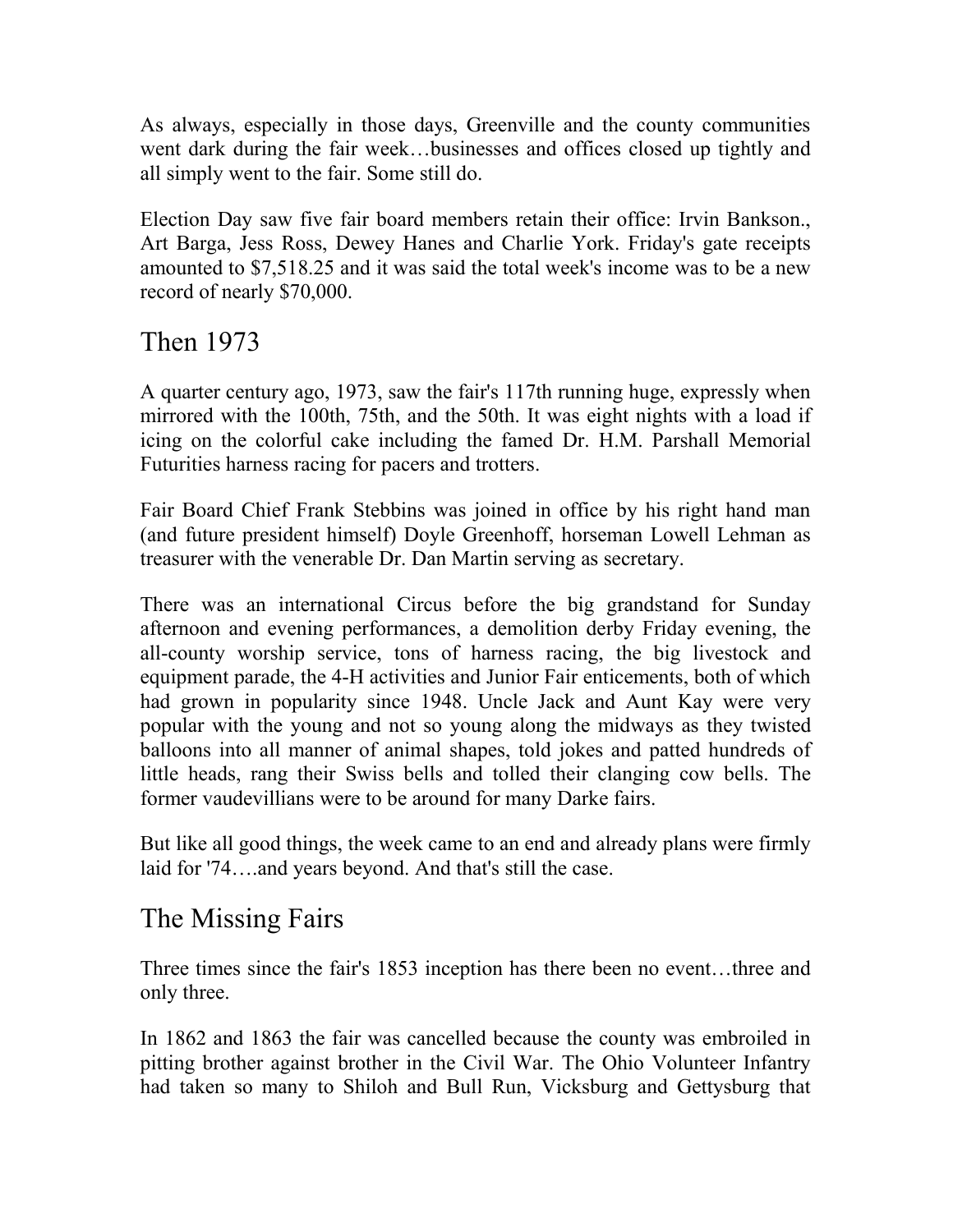frankly, there just wasn't enough manpower to either operate or attend a county fair. And that was that. Patriotism also prevailed and board chief William Garner announced, "no fairs.''

Then, for 84 consecutive years, the Great Darke County Fair held forth…until 1949. The disease was called by three names: Poliomyelitis, infantile paralysis…and polio. At first medical science (and a modicum of popular belief) felt that polio, a disease that feasted mainly on the young causing paralysis and sometimes death, was borne by houseflies. Communities, including those in Darke County liberally sprayed DDT (now banned) in the evening hours and kept their children close to home. Those in power banned public gatherings, including church services and funerals, movies, shopping and more.

By 1949 the county of Darke closed its swimming pools and shuttered its meetings. The city and county health departments issued dire and truthful warnings. City health chief Dr. Maurice Kane met with the fair board who left it in his hands whether or not to hold a fair. It was "not.''

So many local families were affected by polio, either at home or through a friend, neighbor or church fellow. Every week that terrible summer of '49 there were more and more reported local cases.

The Jim Light family is a prime example. First nine-year old son Bobby contracted the dreaded disease, then his six-year old brother Johnny.

By August 1, Darke had recorded 21 cases and Dr. Kane, 17 days prior to the fair's announced opening, turned wisely enough, thumbs down. By then there were 22 county polio cases.

Greenville mayor "Red" Randall and his administration did all they could to help, a feeling certainly echoed throughout the county, the Miami Valley, the state…and the nation.

By the morning of August 12, there were 28 local polio victims and the public gathering restrictions went on. But there was daylight ahead.

Officials began to ease-off August 18, first allowing church services then as time went on, other activities. But restrictions on those under age 19 were to remain past the crucial two-week span. All in all, the county polio case load peaked at 33.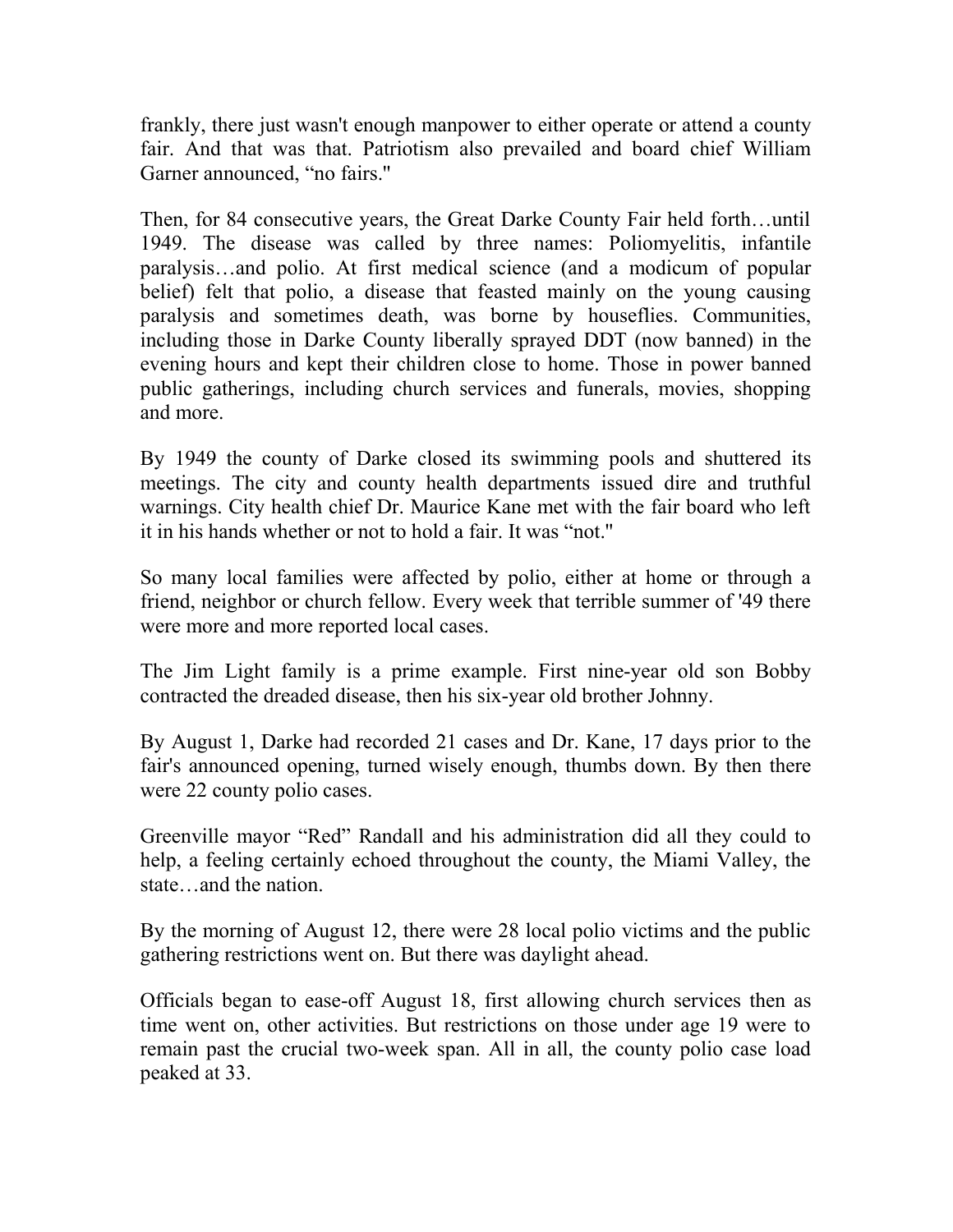By the summer of 1950 board president Charlie York, who the year previous had to task of calling a halt to the fair, knew the county needed a shot in the arm badly and so went full-bore into reopening the fair.

Today's younger people cannot be expected to feel the sheer terror and uneasiness felt in those late 1940's when polio so disagreeably ruled. But even now some of its local victims remain as evidence of the terrible swath it cut. So sadly, the Sabin and Salk preventatives for the disease were then too many years into the future.

### Some Statistics

The office of secretary is certainly a key one for the Darke County Agricultural Society's board of directors. Many have held that office and two of them in more modern times have distinguished themselves through their longevity.

The late Dr. Dan Martin, Greenville optometrist, hold this office for a record 23 years, from accountant Robert Brumbaugh. Secretary Lowell E. Dill was in office for 17 years, having begun in 1982 following Martin. Retired Marine, Kerry Martin, assumed the duties in November of 1998. Current Secretary/Manager Daryl Riffle took over the position on August 1, 2005.

Auto parts supply dealer Charles York, always resplendent with his cigar, was the top man in office 11 years, 1941 through 1951 as was amiable dairy farmer C. Luther Cox who also hold forth 11 terms, 1962-1972.

A.J. Read was president nine years (1932-40), while four others were in that chair for six terms; Doyle Greenhoff, John Townsend, Thomas McCowan and M. L. Weisenbarger.

Other offices such as vice president and treasurer have held numerous repeat holders such as Ed Buchy, Gene North and Darryl Mehaffie as vice president and as treasurer Charlie Sackett., Jim Zumbrink, Lowell Lehman and Frank Stebbins to name a few.

# And Onward

Regardless of who is in office, what attractions are offered, how hot the weather might be, how good old Great Darke County Fair just seems to steam along with only national emergencies to dent the boiler of that long, long train.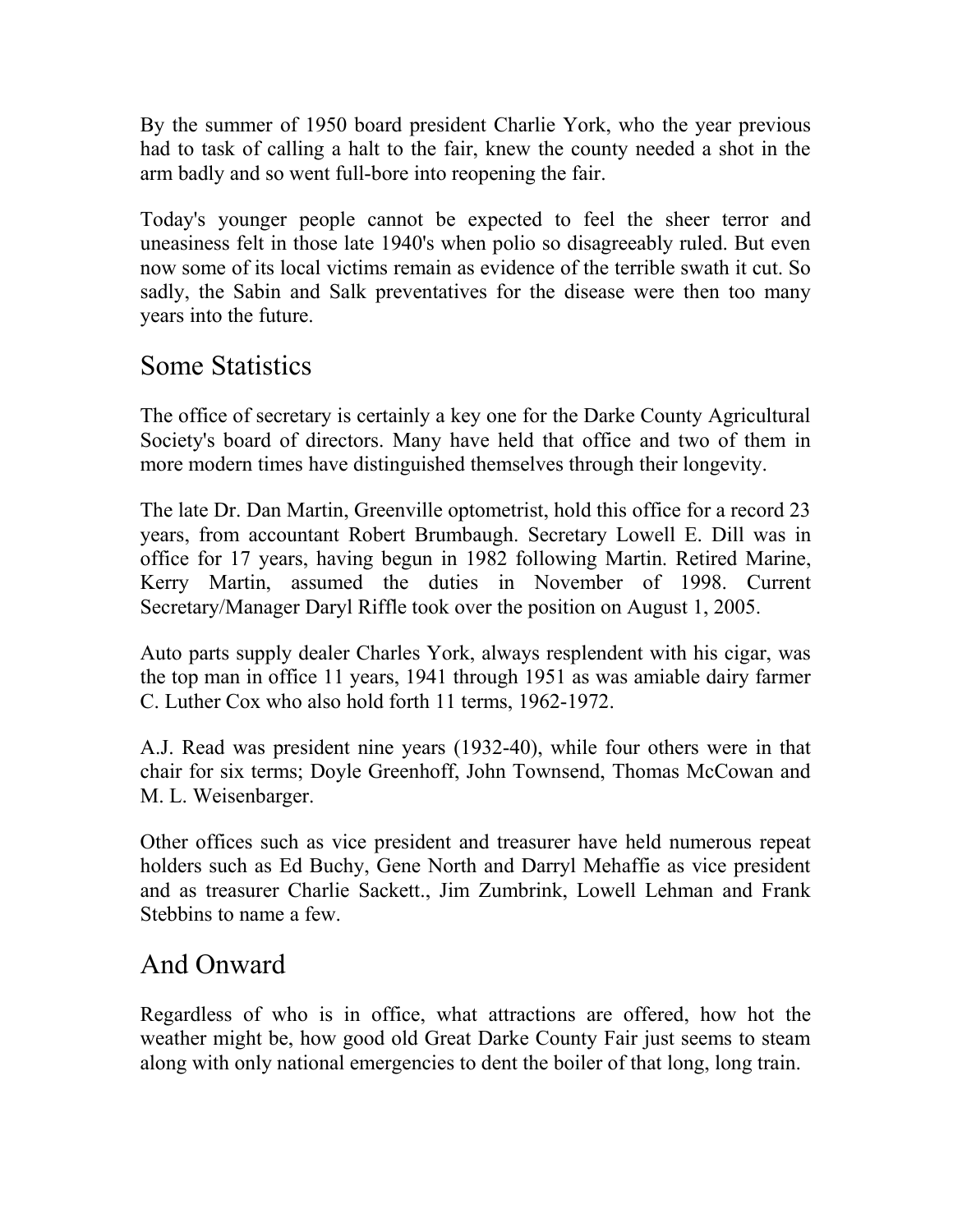People in general come to he fair to be entertained in one manner or another… through the speed program, the undeniable bounty of food and beverage, the livestock and Junior Fair, the gazebo attractions, the judging, the horseshoe pitching, the rides, the religious aspect…really, very few come with but one item in mind. It's all taken in one way or another.

The main grandstand entertainment has grown in popularity and, case in point, the Darke Fair was the first county fair to have the talents of Barbara Mandrell, straight from her having been named Entertainer of the Year. Quite a coup. Truth be stated, she's been to this fair twice. And there are many more stellar attractions that could be recalled.

In 1999, Director, Larry Foureman, introduced the fair medallion to be commissioned in a series of eight leading up to its sesquicen- tennial 150th year in 2006. The medallion featured the Gazebo in 1999 and in 2000 will silhouette the Grandstand. Only 500 of these coins will be minted each year.

But all said and done, what makes this fair special is what really puts the "Great'' in Great Darke County Fair…the people. This means from the ticket taker to the board president, from the ride operator the person that sells balls at the Kewpie doll game…from the people who nightly spruce up the grounds, from the perspiring and dedicated board members, to the harness racing drivers and trainers from the snow cons lady to the waffle guy one who could fill pages of tributes.

The greatest of them all, however, is when the gates are at long last thrown open to one and all to children of all ages. And that's exactly what we all are.

In 2008, a new restroom and shower facility was built at the north-west corner of the property (Martz Street & State Route 121). Other capital improvements that were completed in 2008 were: paving the existing handicapped parking lot and also doubling its size with a gravel base at Gate  $# 6$ ; taking out the original seats and floor of the Grandstand built in 1910 and replacing these items with aluminum and hard plastic materials. That same year, an all-time Gate revenue record of \$377,800.00 was set.

The Gate revenue record established in 2008 was exceeded in 2009, with the new mark being set at \$380,080.00.

2010 commemorated the 100th anniversary of the construction of the Grandstand that was built by the Toledo Bridge Company in 1910 at a cost of \$15,000.00. To celebrate this event a lighted, roman numeral faced clock was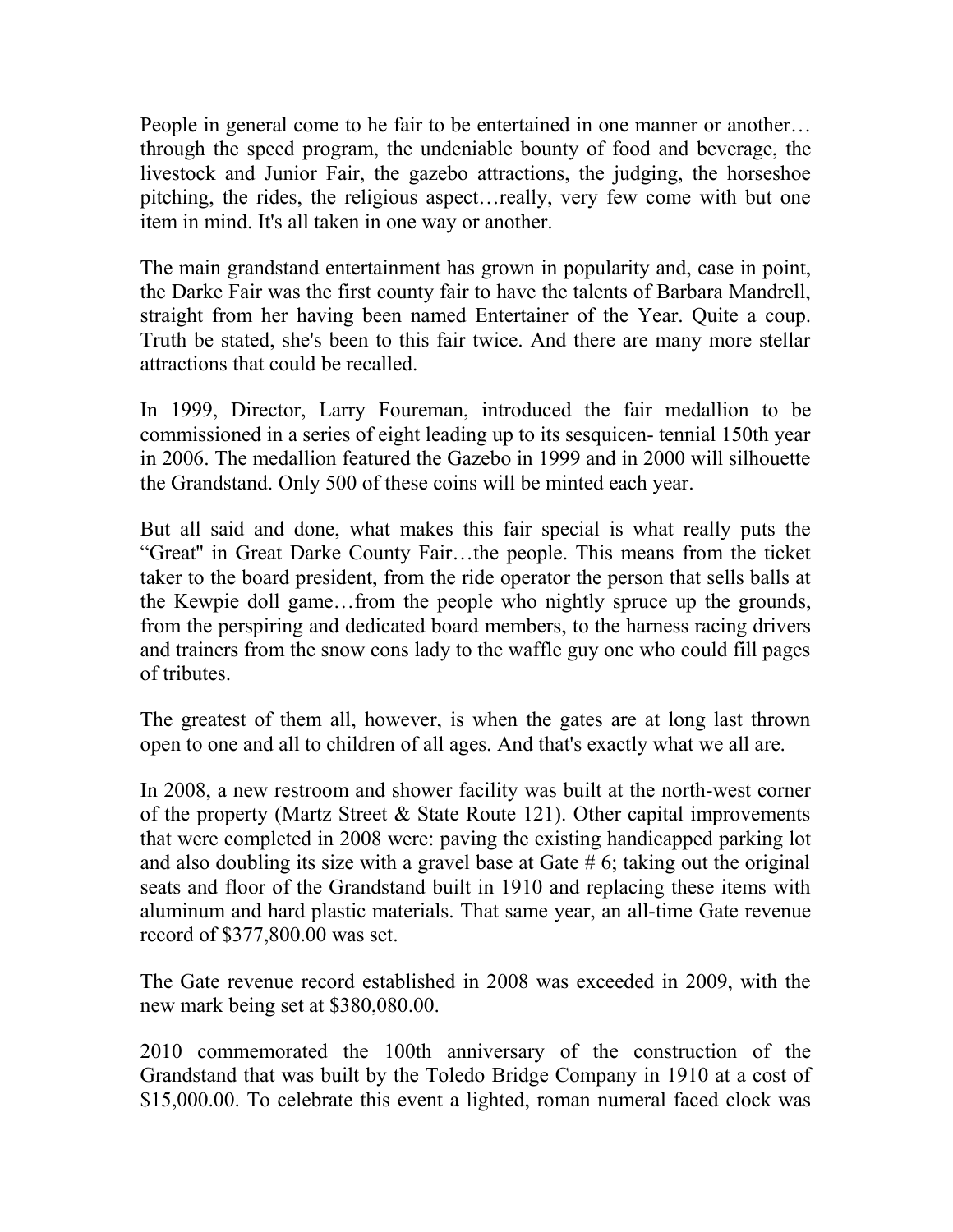purchased and permanently mounted on the east (midway) side of the structure. The wooden entry gates at the center of the Grandstand were replaced with an all aluminum structure equipped with hinges and rollers to make the opening and closing of the gate system very easy. The Domestic Arts (west) Building that also housed the Darke County Horseshoe Club from November to April annually was razed and a new 45' by 75' structure was built with cooperation from the Horseshoe Club. This new building included men's and women's restrooms. The Gate revenue record was exceeded again. The new record was established at \$391,820.00.

In 2011, the Ohio Center, formerly the WDRK Pavilion, was renovated. This renovation totally enclosed the existing structure. Also included in the project were a new roof, metal exterior siding, insulated interior walls, metal interior walls and ceiling, new entry walk-in doors, two overhead doors, twelve new interior overhead strip lights, two exit/emergency light combinations with remote weather proof heads, one emergency light and new 110 volt receptacles.

For 2012, the Board unanimously voted to approve expending approximately \$45,000.00 to retrofit and/or replace 1,034 lights in 37 buildings. The total project cost was close to \$60,000.00 but using a local energy provider rebate program, 50% of the materials were paid for, reducing the cost for this capital improvement by approximately \$15,000.00. The 156th Fair established new records for attendance (206,067), gate & ticket receipts (\$537,685.00) and livestock sales (\$406,020.00).

2013 Capital Improvements included camping electrical upgrades and northend expansions to the west side of the racetrack that totaled \$248,073.69; the Fine Arts Building had a new concrete floor installed at a cost of \$16,491.83; the Sheep Barn had a concrete floor installed at a cost of \$56,799.08 with \$39,750.00 being raised by the Sheep Committee; some racetrack chain link fence was replaced at cost of \$14,360.00 with the Darke County Harness Horsemen donating \$3,500.00; the area at Gate # 2 was repaved and some other smaller areas were repaired at a cost of \$43,519.06 with Wayne Healthcare sharing 44% of the cost of the project.

The 157th Great Darke County Fair set a new attendance record, a new Gate/Ticket Sales record and a new Livestock Sale record. The previous attendance record of 206,067 was set in 2012. The 2013 Fair attendance was 214,446. The previous Gate/Ticket Sales record of \$393,745.00 was set in 2012. 2013 Fair Gate receipts totaled \$419,675.00. The 2013 Great Darke County Fair Livestock auction set a new record. In 2012, 431 lots were auctioned off for \$406,020.00. In 2013, 437 lots were auctioned off for